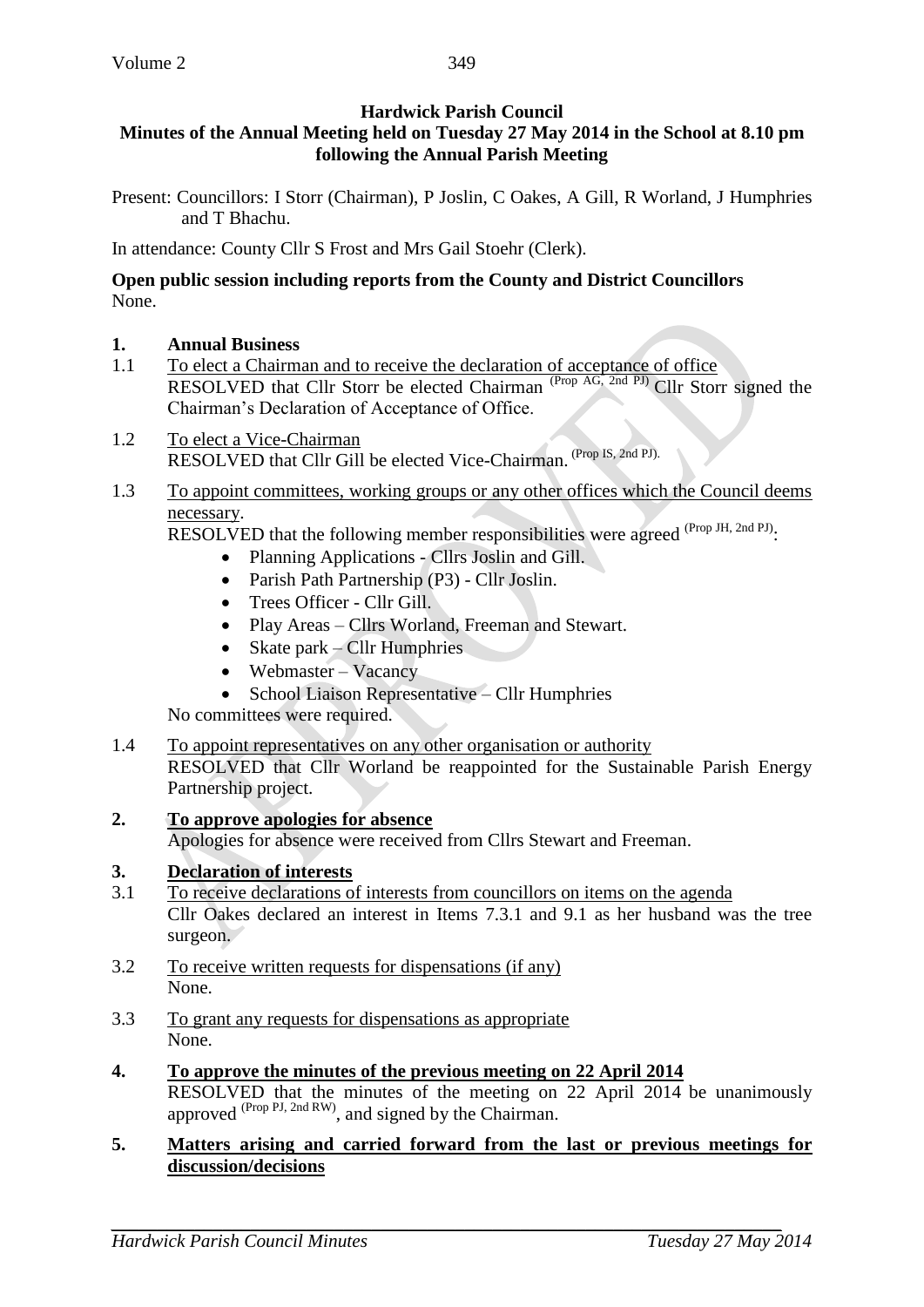(4.1) A meeting with SCDC regarding the Housing Needs Survey had been arranged for Tuesday 15 July.

(4.4) Queensbury Shelters would be installing the new bus shelter in late June or July.

5.1 (4.2) Improvement work to Cahill's Corner – to consider quotation from Skanska if received and the next steps

RESOLVED <sup>(Prop IS, 2nd  $\overline{AG}$ ) to accept the quotation from R Beasley of Skanska to</sup> progress the design at a cost of between £1500 to £2000.

Given the specialist nature of this work and CCC's requirements only one quotation was required.

5.2 (9) A428 roundabout and replacement trees – to consider if the Parish Council should fund

Sharon Malloney's response suggesting sponsorship was considered and Cllr S Frost offered to follow the matter up was gratefully accepted. The Council will consider placing an article in Hardwick Happenings inviting sponsorship at the next meeting.

- 5.3 (4.6) Pavilion lease to note that the lease has now been completed RESOLVED to note that the lease had been signed and the rent received.
- 5.4 Potholes in Egremont Road had been patched but after the sweeper had been past two repairs were removed. Rain had also removed some patching. Cllr Frost was asked to request that CCC return to inspect and repair the potholes.
- 5.5 The pavement between the Church and the pub represented a trip hazard. Cllr Frost will report this. At the barrier on St Neots Road the path is getting narrow near the brook. Cllr Frost is to inspect this and report back to the Parish Council.

### **6. Correspondence/communications received**

6.1 Resident - complaint about trees adjacent to 17 Egremont Road

RESOLVED to reply that none of the trees identified in the tree survey were reported as needing work. The Parish Council trees are under regular maintenance. The resident may cut branches and brambles back to their boundary. As the trees are in a conservation area a tree works application to SCDC would be required for any work. (Prop AG, 2nd IS)

- 6.2 SCDC Community Infrastructure (CIL) Draft Charging Schedule Noted.
- 6.3 Leighton Sheldrick request to use recreation ground on 20 August for a district five a side tournament

RESOLVED to grant permission subject to confirmation of the dates and that the cricket club has been contacted to ensure there is no clash.

#### **7. Planning Applications and Decision notices**

- 7.1 Planning applications received since the last meeting None.
- 7.2 SCDC Decision Notices
- 7.2.1 Discharge of conditions regarding materials for the Blue Lion noted.
- 7.3 Tree Works
- 7.3.1 6 Sudeley Grove

Cllr Oakes, having previously declared an interest in this item, left the meeting. RESOLVED to respond that the Parish Council had no objections. Cllr Oakes rejoined the meeting.

### **8. Members reports and items for information only**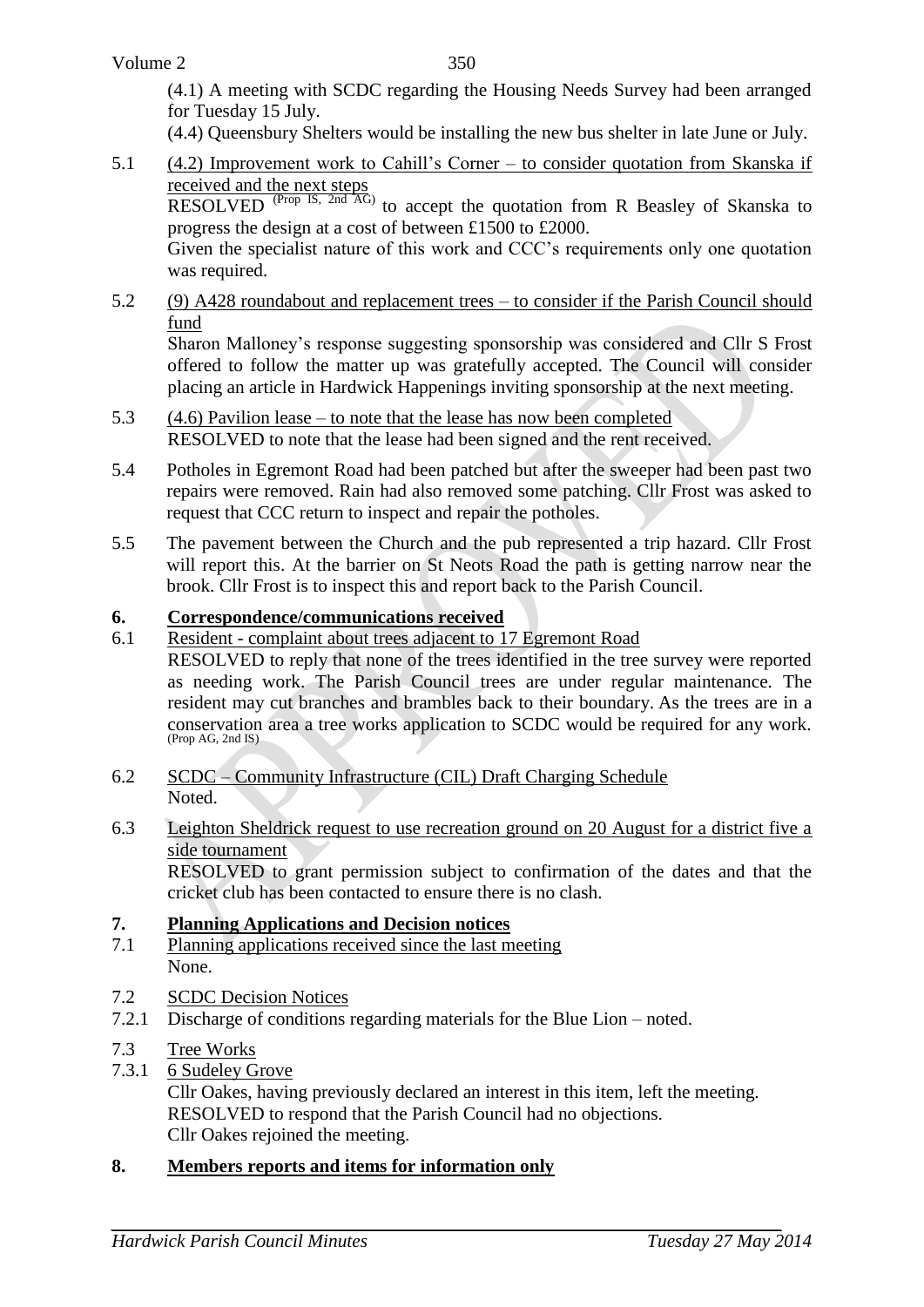None.

### **9. Finance, procedure and risk assessment**

- 9.1 To consider any quotes for urgent work required because of risk RESOLVED to note tree works requested by the Clerk under her delegated powers. Peter Oakes had been contracted to attend to an elm tree in the pavilion car park which had a dangerous branch, on Health and Safety grounds.
- 9.2 To receive play area and skate park inspection reports including RoSPA reports RESOLVED to obtain quotations for the work identified in the RoSPA report as

follows:

Church Play area

Inspection covers to be painted to highlight their presence.

Egremont Road

Missing palings, gate needs adjusting.

Climber vehicle - lock and chain to be removed, and a shim or washer installed on the steering wheel.

Surface has shrunk – repair and build up ground levels.

See-saw – increase clearance and assess wear to pins and bushes.

Grenadier Walk

Repair edges

Swings – tighten retaining blocks

Worcester Avenue

Junior swings (blue) – corrosion – replacement of swing recommended

Junior swings (green) – seat needs replacing, replacement of swing recommended

Toddler swing – corrosion – replacement of swing recommended

Surface damage - repair

Skate park

Remedial work had been carried out – Cllr Humphries to report if further work is required.

### 9.3 To receive the financial report and approve the payment of bills

RESOLVED to receive the financial report and the invoices and bank statements being checked before the cheques were signed at the end of the meeting. RESOLVED that the payments as listed in the finance report, plus Canalbs £137.68 (Internal Audit) and CAPALC (Affiliation Fee) £131.68, should be paid. (Prop AG, 2nd PJ)

| Grounds by Rounds (Grass cutting)                | £1021.09 |
|--------------------------------------------------|----------|
| <b>LGS Services (Admin support)</b>              | £1429.08 |
| Geoff Wilson (Notice board repair)               | £158.60  |
| <b>Boston Seeds (Grass seed)</b>                 | £1344.00 |
| RPM (Skate park repair)                          | £456.00  |
| Hardwick Community Association (Affiliation fee) | £45.00   |
| Playsafety Ltd (ROSPA inspection)                | £390.00  |
| Peter Oakes (Tree works)                         | £216.00  |
| Peter Oakes (Tree works)                         | £96.00   |
| Salaries                                         | £333.41  |
| Irena Spence (HSSC lease)                        | £900.00  |
|                                                  |          |

Credits including bank interest, receipt of the precept, pitch hire fees and advertising income were noted.

9.4 Internal Auditor report to the Council on FY ending 31 March 2014 RESOLVED to receive the report from Canalbs.